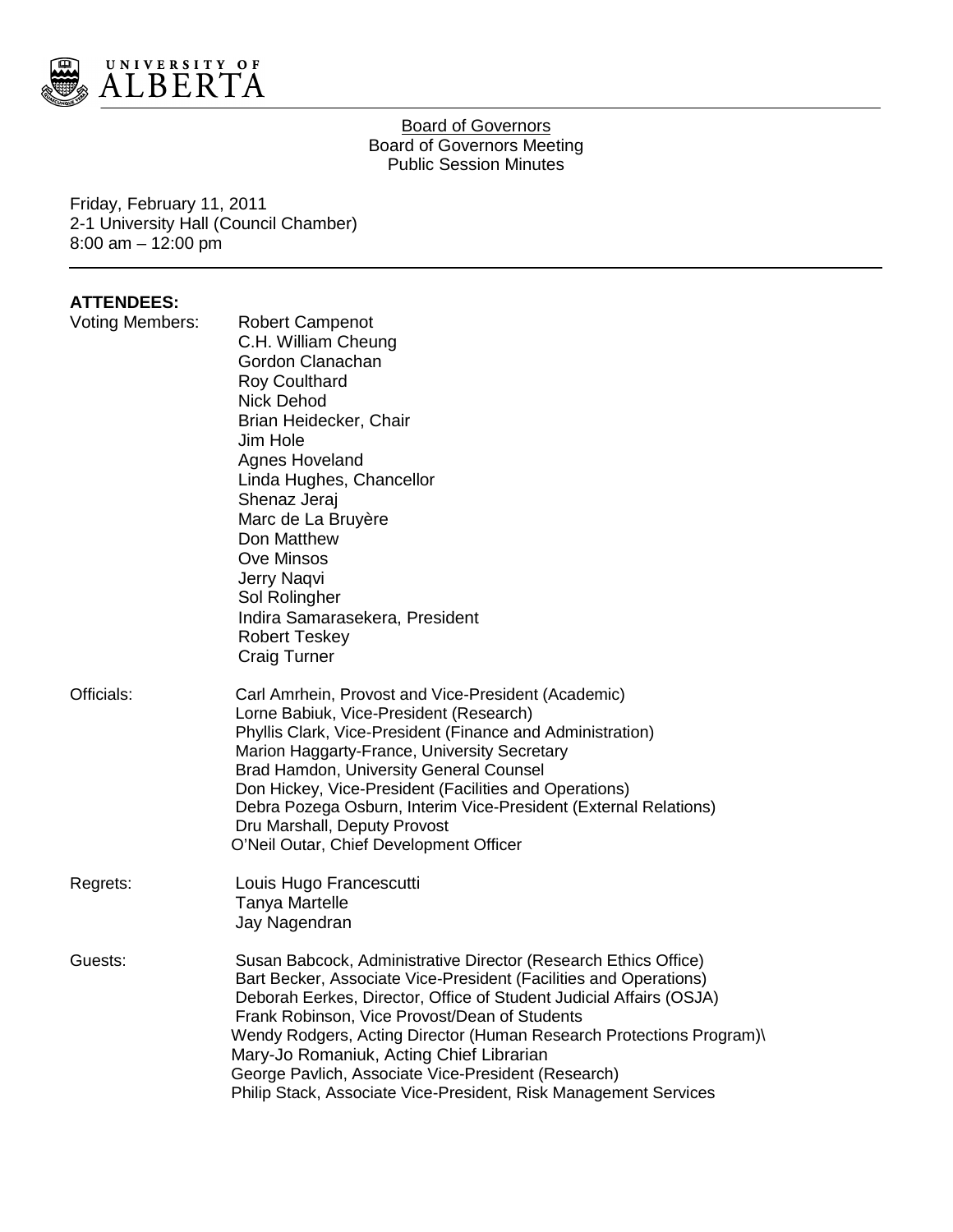Dima Utgoff, Director, Residence Services

Staff: **Joan Burke, Board Secretary** Ann Hodgson, Acting Assistant Board Secretary

> Chair: Brian Heidecker Scribe: Ann Hodgson

# **OPENING SESSION**

# **1. Chair's Session**

# 1.1 Call to Order and Confirmation of Quorum

The Board Secretary, Ms. Burke, confirmed that the attendance constituted quorum. The Board Chair called the meeting to order at 8:05 am.

### 1.2. Approval of Public Session Agenda

### Motion: Matthew/Cheung

|  | THAT the Board of Governors approve the Open Session Agenda, as circulated. |  |
|--|-----------------------------------------------------------------------------|--|
|--|-----------------------------------------------------------------------------|--|

**CARRIED**

### 1.3. Conflict of Interest - Opportunity for Declaration Related to the Agenda

The Board Chair made note of the following:

- o The University of Alberta has policy and procedure in place for Conflict of Interest and Conflict of Commitment, and Board members make annual disclosures.
- o In addition, Board members must declare any conflict related to the Board Agenda of each meeting and, in the event of such conflict, absent themselves from the discussion and voting on the item.
- o The *Post-Secondary Learning Act,* Section 16(5) states that: *The members of the board must act in the best interests of the university.*

The Board Chair invited members to declare conflicts of interest related to the Open Session Agenda of the meeting. He received a single declaration by Mr. Craig Turner, in regards to Agenda item 7.1 (Motion 2). Mr. Turner will remain in session for the discussion, however, he will abstain from the vote on the proposed Motion. The Board Chair observed no further declarations and declared that the question was duly asked and answered.

### 1.4 Chair's Remarks

The Board Chair indicated that the morning's Board sessions will be busy, to be followed by the afternoon's Budget Briefing Session for the Board. The main focus of discussion and anticipated questions regarding the Budget and the Comprehensive Institutional Plan (CIP) documentation, will be deferred to the Budget Briefing session, rather than taking place during the Information Report section.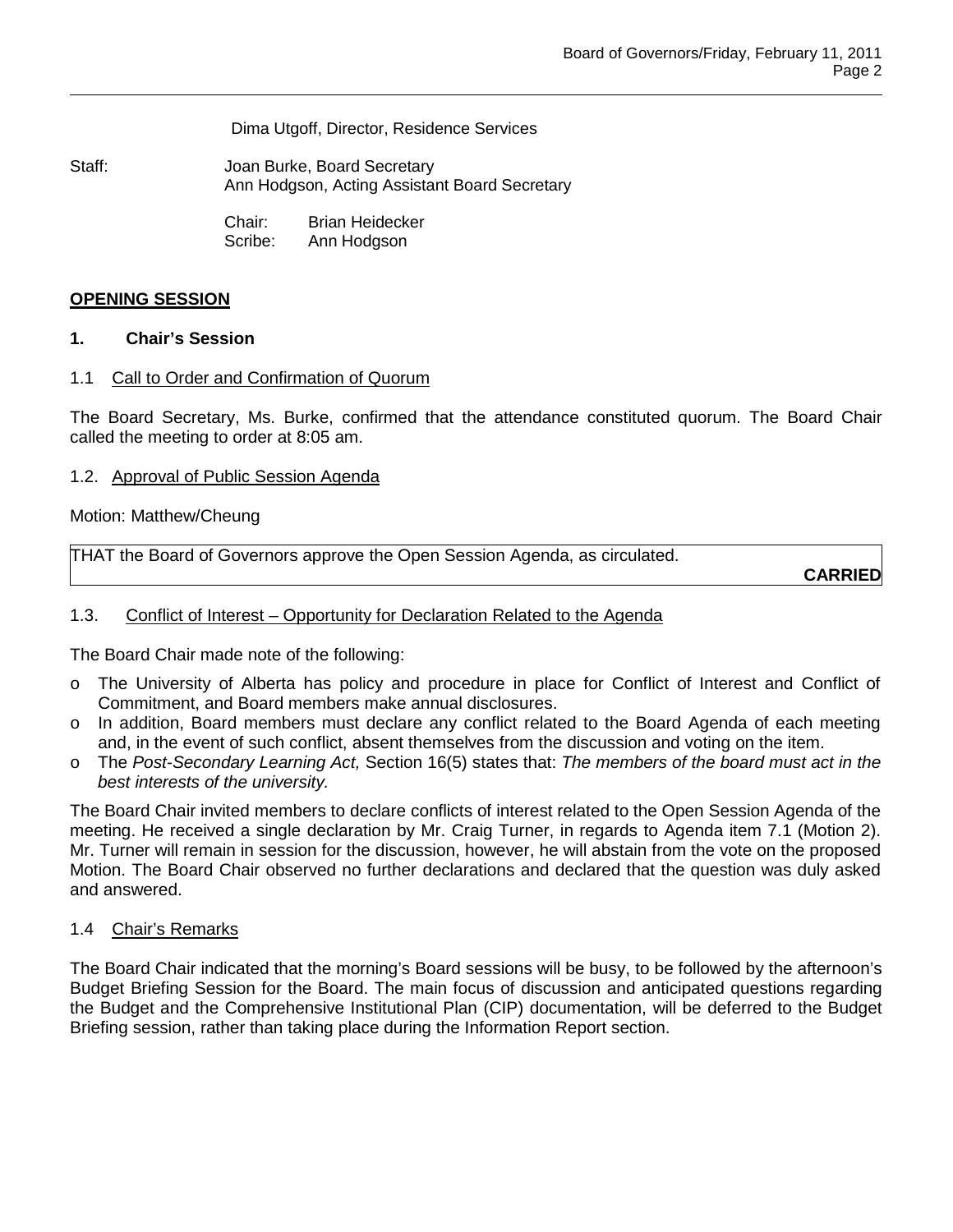# 2. Report of the President

Agenda documentation is attached to these Minutes as Item 2.

In addition to her written report, the President also included verbal updates on:

- o The U of A reclaiming it's title as the world's dodge-ball record holder, after daring to take the title from the University of California (Irvine), with 2,012 university senior administrators, faculty, staff and students competing in the Butterdome. This exciting event engaged all aspects of the four cornerstones in *Dare to Deliver*.
- o A Students Communication Network will be identifying eight to ten stories that will reflect the quality of student engagement on campus, as part of a student advocacy communications program. This new shared initiative, supported by the President, from within the portfolios of the Vice-President (External) and Dean of Students, will be communicated through various mediums.
- o The National Survey of Student Engagement (NSSE) that will be made available to students on February 15, 2011.
- o The *State of the University* Address which she will be presenting on Tuesday, Feb. 15, 2011 at the Myer Horowitz Theatre in the Students' Union Building.
- o Colloquy@uAlberta the University of Alberta Administration "official blog" which was created to offer a forum for direct contact to Senior Administrators, and for information sharing, discussion and debate about current topics relevant to the university.
- o The President's recent meeting with the Minister of Advanced Education and Technology and other Campus Alberta Presidents and Board Chairs.
- o A significant private event in Ottawa on February 8, 2011, hosted by the University of Alberta to say thank-you to the Government of Canada for their continued support and funding of the Canada Excellent Research Chairs program. The University of Alberta is the national leader with four Chairs named. Fourteen of nineteen Chairs were among the hundred in attendance, and were joined with a strong presence of Government officials, and key stakeholders in the corporate and research sectors.
- o The President's recent visit to India with Chief Development Officer, Mr. O'Neil Outar.
- o The President's attendance on January 26, 2011, at a World Economic Forum (in Davos,Switzerland) which addressed world events, trends, global challenges and risk management.
- o The funding agreement between TEC Edmonton and the City of Edmonton has been successfully renewed by Edmonton City Council.
- o Professor emeritus Jacob Masliyah has been elected as a foreign associate to the American National Academy of Engineering. Academy membership honours those who have made outstanding contributions to engineering research, practice or education, and is among the highest professional distinctions accorded to an engineer in the United States.

Following her verbal report, the President responded to questions from Board members on National Survey of Student Engagement (NSSE) results, TEC Edmonton, impact of any proposed Cabinet shuffle on the University, and TEC Edmonton commercialization efforts,

# **3. Approval of Public Session Minutes**

# 3.1. Approval of the Public Session Minutes of December 10, 2010

Motion: Rolingher/Matthew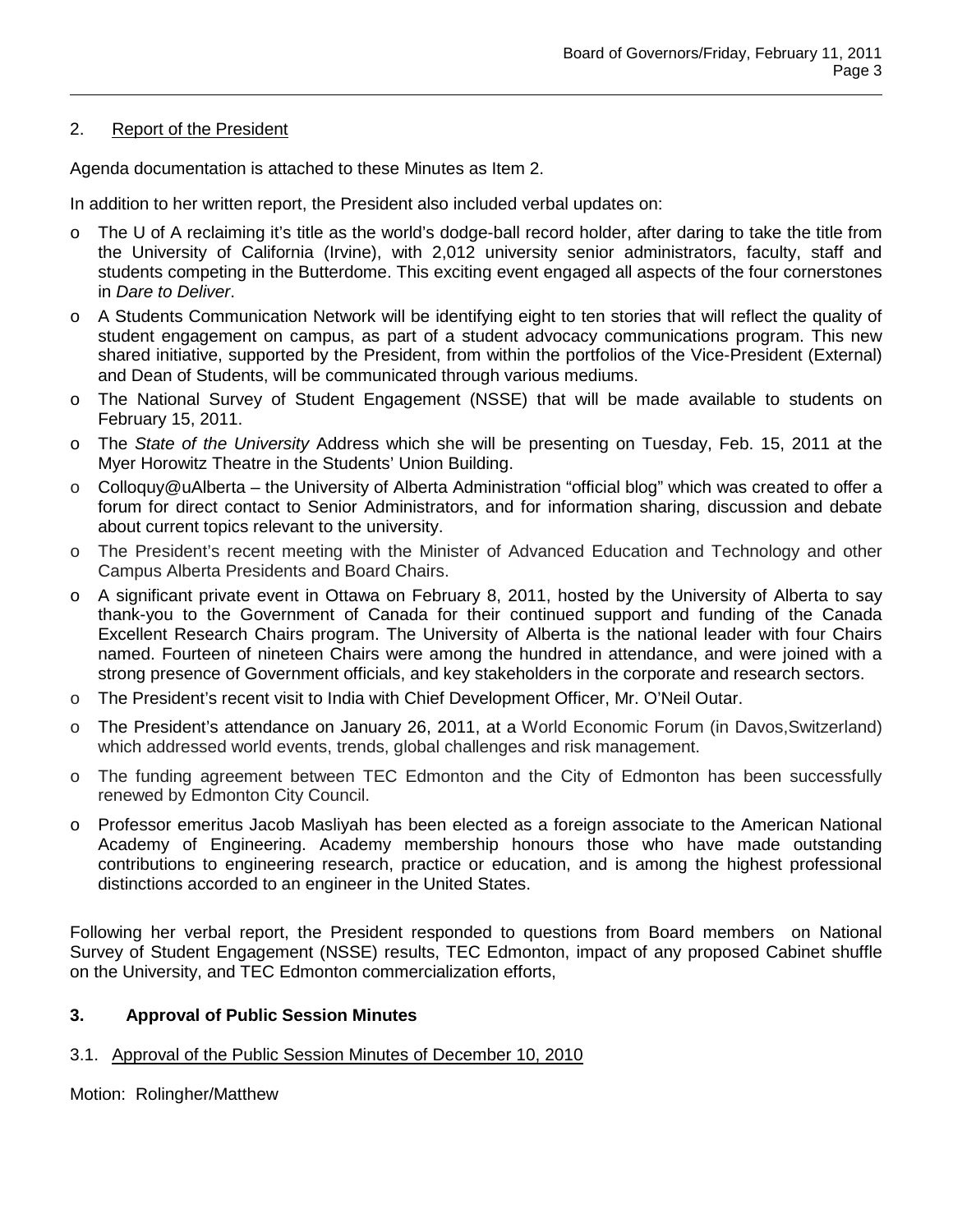THAT the Board of Governors adopt the Open Session Minutes of its meeting on December 10, 2010. **CARRIED**

### **ACTION ITEMS**

# **4. Report of the Finance and Property Committee**

### 4.1. 2010 - 2011 Revised Committee Terms of Reference

Agenda documentation is attached to these Minutes as Item 4.1.

*Presenters:* Gordon Clanachan, Chair, Board Finance and Property Committee; and Marion Haggarty-France, University Secretary

*Purpose of the Proposal:* 

- To ensure that the revised terms reflect current practices regarding Committee composition and to ensure alignment of the composition with the *Post-Secondary Learning Act*.
- To reflect new practices regarding the reporting of enterprise-wide risks.
- To incorporate changes reflected in the revised CEAR policy approved by the Board of Governors on December 10, 2010.
- To make the minor house-keeping editorial changes as indicated.

# *Discussion:*

Committee Chair, Mr. Gordon Clanachan introduced this proposal, and reviewed the revisions made to the BFPC Terms of Reference, highlighting the changes required as a result of the new Capital Expenditure Authorization Policy (CEAR) recently approved by the Board of Governors Board members raised no questions or concerns.

### Motion: Clanachan/Coulthard

THAT the Board of Governors, on the recommendation of the Board Finance and Property Committee, recommend that the Board of Governors approve the proposed Terms of Reference for the Board Finance and Property Committee, as set forth in Attachment 1 to the agenda documentation.

**CARRIED**

# **5. Report of the Human Resources and Compensation Committee**

### 5.1. 2010 - 2011 Revised Committee Terms of Reference

Agenda documentation is attached to these Minutes as Item 5.1.

*Presenters:* Sol Rolingher, Vice-Chair, Board Human Resources and Compensation Committee; and Marion Haggarty-France, University Secretary

### *Purpose of the Proposal:*

- To ensure that the revised terms reflect current practices regarding Committee composition and to ensure alignment of the composition with the *Post-Secondary Learning Act*.
- To reflect new practices regarding the reporting of enterprise-wide risks.
- To make the minor house-keeping editorial changes as indicated.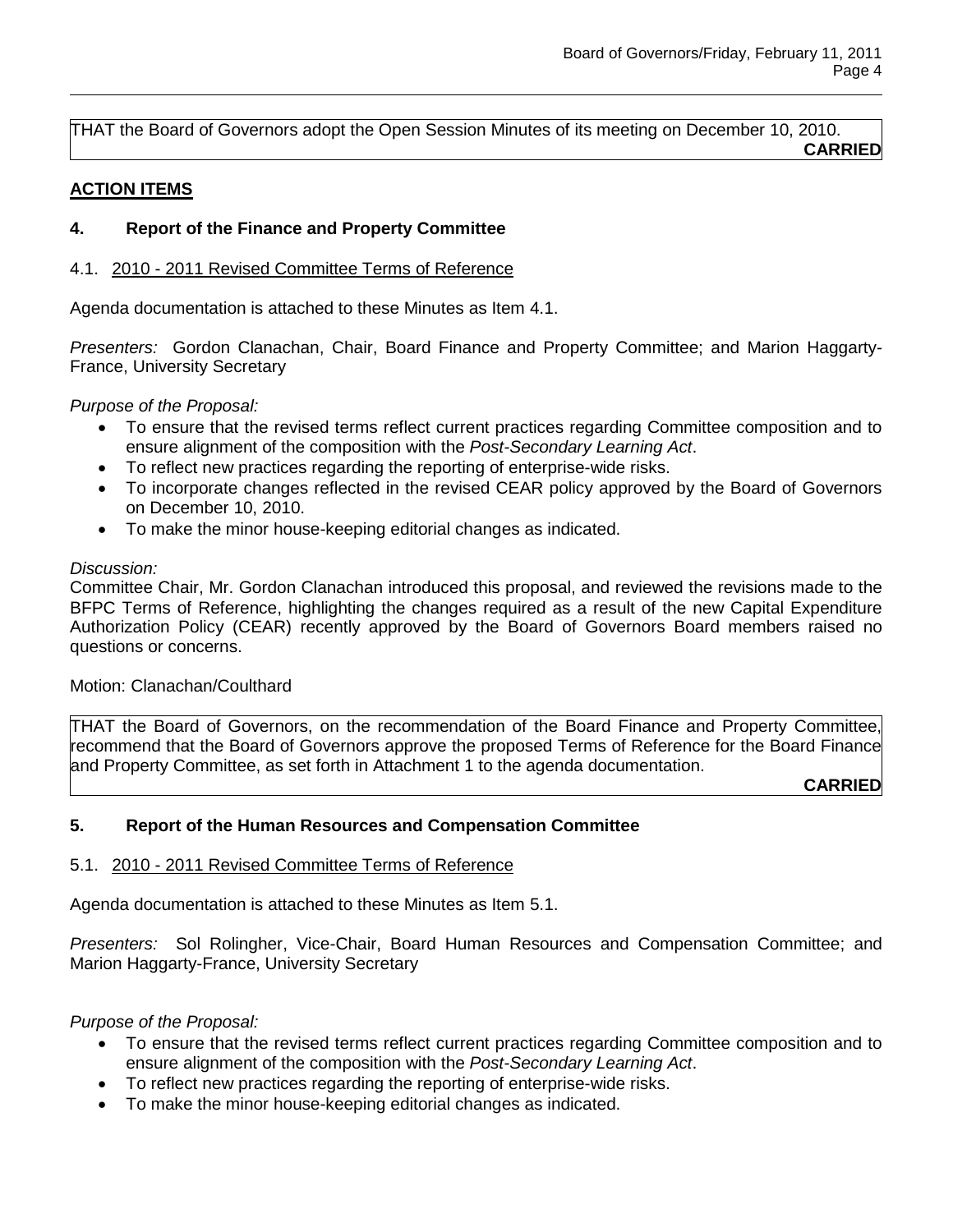# *Discussion:*

Due to the absence of the Chair, Mr. Marc De La Bruyère, for the February 1, 2011 meeting of the Committee, Mr. Sol Rolingher, Vice-Chair, presented the Report of the Board Human Resources and Compensation Committee. . Mr. Rolingher introduced the item and reviewed the proposed changes to the Terms of Reference . Board members raised no questions or concerns.

# Motion: Rolingher/De La Bruyère

THAT the Board of Governors, on the recommendation of the Board Human Resources and Compensation Committee, approve the proposed Terms of Reference for the Board Human Resources and Compensation Committee, as set forth in Attachment 1 to the agenda documentation.

**CARRIED**

# **6. Report of the Investment Committee**

# 6.1. 2010 - 2011 Revised Committee Terms of Reference

Agenda documentation is attached to these Minutes as Item 6.1.

*Presenter:* Marion Haggarty-France, University Secretary

# *Purpose of the Proposal:*

- To ensure that the revised terms reflect current practices regarding Committee composition and to ensure alignment of the composition with the *Post-Secondary Learning Act*.
- To reflect new practices regarding the reporting of enterprise-wide risks.
- To make the minor house-keeping editorial changes as indicated.

### *Discussion:*

Ms. Marion Haggarty-France introduced the Proposed Terms of Reference on behalf of Board Investment Committee (BIC) Chair, Mr. Bob Kamp, and reviewed the proposed revisions. Board members raised no questions or concerns.

Motion: Naqvi/Matthew

THAT the Board of Governors, on the recommendation of the Board Investment Committee, approve the proposed Terms of Reference for the Board Investment Committee, as set forth in Attachment 1 to the agenda documentation.

**CARRIED**

# **7. Report of the Learning and Discovery Committee**

# 7.1. Proposed New Residence Community Standards and Rescission of Existing Standards (Section 98 of the GFC Policy Manual)

Agenda documentation is attached to these Minutes as Item 7.1.

*Presenters:* Carl Amrhein, Provost and Vice-President (Academic), Frank Robinson, Vice-Provost and Dean of Students; Deborah Eerkes, Director, Office of Student Judicial Affairs (OSJA); and Dima Utgoff, Director, Residence Services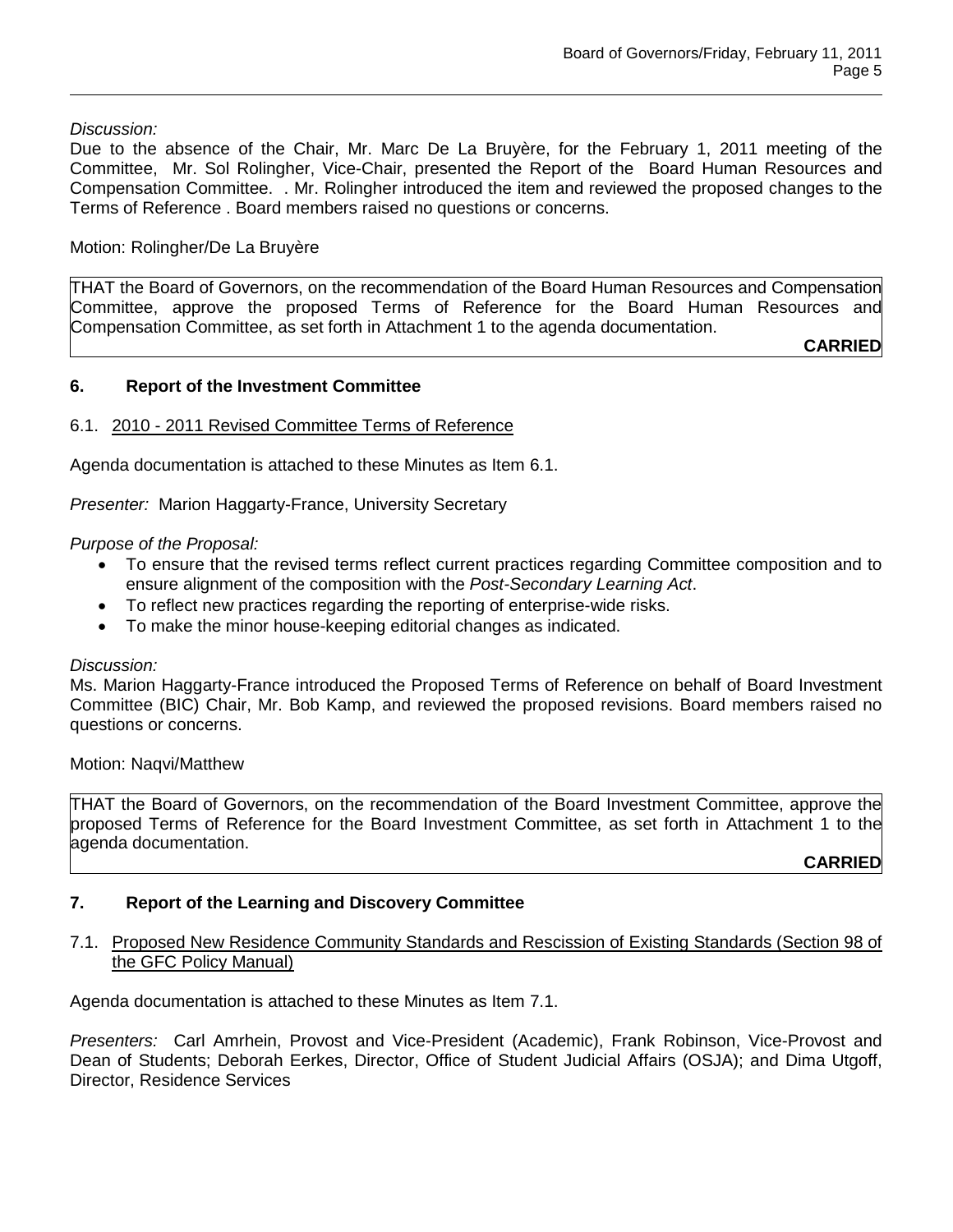*Purpose of the Proposal:* 

- To introduce a restorative justice model as the primary means of managing behaviour in the residence community;
- To provide a universal and manageable policy and procedure for the administration of the Community Standards in University of Alberta residences;
- To empower residents to engage in community building and conflict resolution through the restorative process;
- To allow Residence Life staff and processes to focus on the positive rather than simply enforcing rules.

# *Discussion:*

The Board Chair welcomed all guests in attendance for this proposal, and invited Dr. Carl Amrhein, Provost and Vice-President (Academic) to introduce the item. Dr. Amrhein reported on the extensive route of consultation and governance that the proposal has received to date, including review and input by Mr. Brad Hamdon, University General Counsel, as well as both Student Association Presidents, Mr. Roy Coulthard, and Mr. Nick Dehod.

Mr. Gerry Kendal, Registrar provided an in-depth overview of the proposal noting that this endeavour has been a twenty-month exercise. Ms. Erkes reviewed the documentation on restorative justice, noting that the University had worked closely with Field Law to mitigate risks and Mr. Utgof reviewed the documentation on Residence Specific Rules.

The breadth of community consultation and discussion throughout the Academy and significant amount of work by the Administration, Graduate Students' Association and Students' Union team was duly recognized by Board members.

### Motion I: Teskey/Hoveland

THAT the Board of Governors, on the recommendation of the Board Learning and Discovery Committee, approve the proposed new Residence Community Standards, as submitted jointly by the Offices of the Dean of Students, Student Judicial Affairs, and Residence Services and as set forth in Attachment 3, and approve the concurrent rescission of Section 98 (Residence Community Standards) of the GFC Policy Manual, and as set forth in Attachment 10, all to be implemented September 1, 2011, with 2010-2011 to be employed both as a transition and training year.

# **CARRIED**

Mr. Nick Dehod abstained from the Vote.

# Motion II: Teskey/Hoveland

The Board Chair noted that Mr. Turner had previously declared a conflict of interest with respect to Motion II, and although he would remain for discussion of the item, he would abstain from the vote on the Motion.

THAT the Board of Governors, on the recommendation of the Board Learning and Discovery Committee, delegate to the University of Alberta's Residence Services and the appropriate Residents' Associations the authority to create and revise, as necessary, the 'Residence Specific Rules' for each residence community, in accordance with the relevant Memoranda of Agreement (MOA) that will be negotiated between Residence Services and the Residents' Associations in 2010-2011, all to take effect September 1, 2011. **CARRIED**

> Mr. Nick Dehod abstained from the Vote. Mr. Craig Turner abstained from the Vote.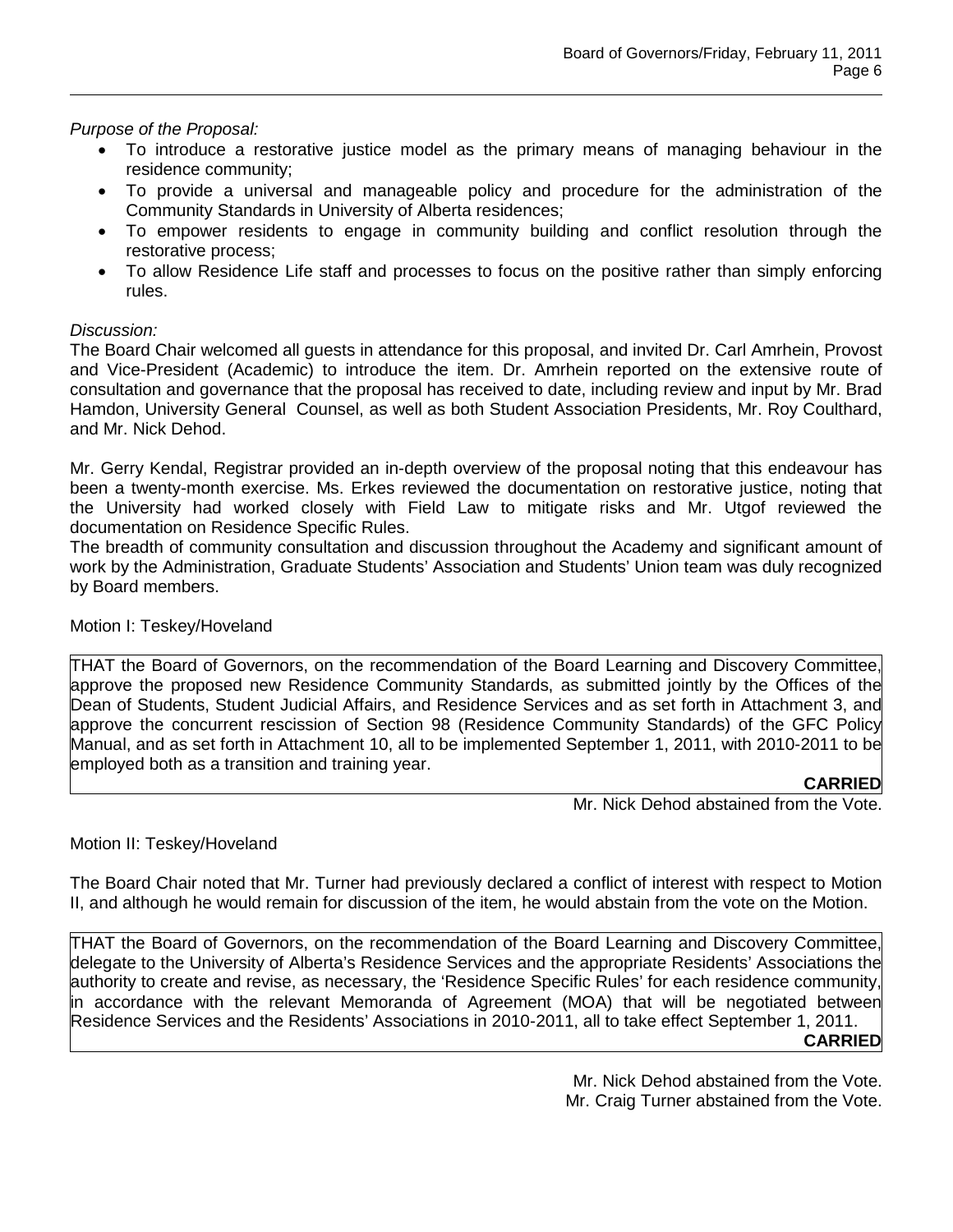## 7.2. Human Research Ethics Policy and Procedures (in UAPPOL)

Agenda documentation is attached to these Minutes as Item 7.2.

*Presenters:* Lorne Babiuk, Vice-President (Research), George Pavlich, Associate Vice-President (Research), Wendy Rodgers, Acting Director, Human Research Protections Program and Professor, Faculty of Physical Education and Recreation; and Susan Babcock, Administrative Director, Research Ethics Office

*Purpose of the Proposal:* To consider approval and provide feedback on the proposed Human Research Ethics Policy and related documents.

#### *Discussion:*

The Committee Chair, Mr. Bob Teskey introduced this item and noted that the motion should include an amendment to remove the words "*subject to the review and approval by GFC Executive on February 7, 201*1", as a result of the GFC Executive Committee approving the Policy on February 7, 2011. Members agreed that this amendment could be considered a friendly amendment.

Mr. Teskey invited Dr. Lorne Babiuk, Vice-President (Research) to review the proposal. Dr. Babiuk indicated that the University continues to improve and enhance compliance, as reflected in the Human Ethics Research Policy and Procedure (in UAPPOL) and introduced members of the team who had been instrumental in developing and guiding the proposal through the lengthy governance process: Dr. George Pavlich, Dr. Wendy Rodgers and Ms. Susan Babcock. Dr. Pavlich reported that there has been a campuswide consultation process, including faculty and researchers. The proposal has been reviewed by seven university committees, and received commentary from the University's Legal Team. Dr. Babiuk expressed gratitude to the entire team who worked on the very detailed and lengthy suite of proposals and procedures.

#### Motion: Teskey/Coulthard

THAT the Board of Governors on the recommendation of the Board Learning and Discovery Committee approve: (a) the proposed Human Ethics Research Policy (as set forth in Attachment 2), subject to the review and approval by GFC Executive on February 7, 2011; Human Research Ethics Board Structure, Application and Review Procedure (as set forth in Attachment 3); Human Research Ethics Appeals Procedure (as set forth in Attachment 4); and Human Research Ethics Policy (Appendix A) – Roles and Responsibilities of Research Ethics Boards and their Members, the Research Ethics Office and the Director of Human Research Ethics (as set forth in Attachment 5) (all in UAPPOL), as submitted by the Office of the Vice-President (Research), all to take effect upon final approval; *and* (b) the corresponding rescission of GFC Policy Manual Section 66 (*Human Research – University of Alberta Standards for the Protection of Human Research Participants*), to take effect ninety (90) days following final approval of the (above-noted) new Policy and Procedures.

**CARRIED**

### 7.3. Proposed Use of Copyright Materials Policy (in UAPPOL)

Agenda documentation is attached to these Minutes as Item 7.3.

*Presenters:* Carl Amrhein, Provost and Vice-President (Academic); Mary-Jo Romaniuk, Acting Chief Librarian, School of Library and Information Studies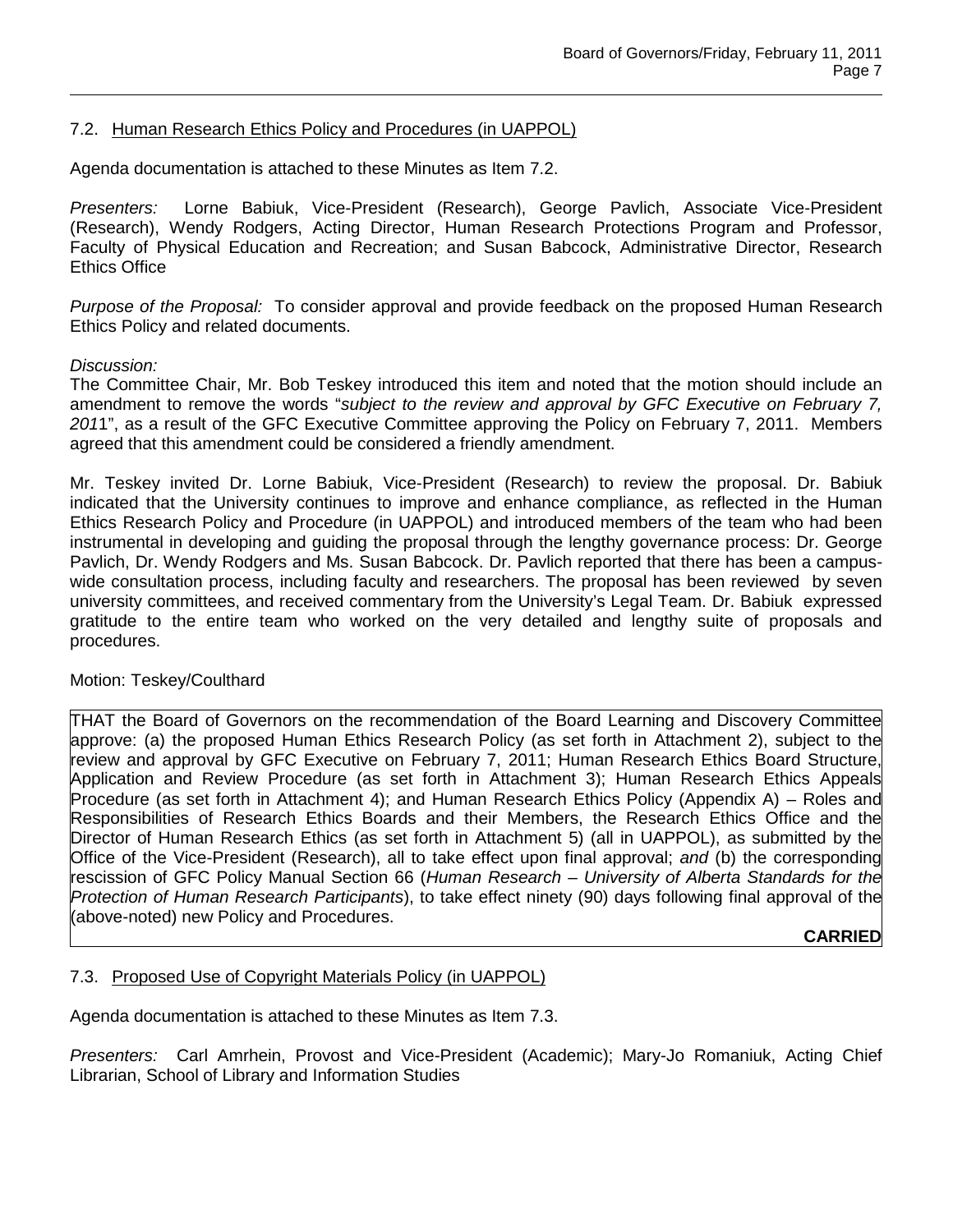*Purpose of the Proposal:* This policy addresses the use of copyright materials by members of the University community and articulates the responsibilities of individuals to comply with copyright laws. The policy also describes how copyright materials can be used at the University. There will be procedures with this policy, but the policy is being brought forward on its own at this time. It is premature to associate procedures with this policy until such time as there is greater clarity in the copyright environment. It is important, nonetheless, that the proposed 'Policy' continue to move through governance*.*

# *Discussion:*

The Committee Chair, Mr. Bob Teskey introduced the item and invited Dr. Carl Amrhein to review the proposal. Dr. Amrhein noted that the proposed policy is an extremely complex part of an overarching effort by the Auditor General of Alberta to ensure that the University has policies in place to manage risk. As part of the extensive consultation process, the proposal was presented to Dean's Council. Ms. Romaniuk provided an in-depth summary of the supporting documentation to the proposal, and responded to questions from the Board. In response to a request from Board members to hear from University General Counsel concerning liability, Mr. Brad Hamdon noted that the policy does not create any new liability and that the language in the policy aligns with that in the University's insurance policy.

In response to a request from a Board member, Dr. Amrhein reviewed the implications for students of the proposed policy, noting that the Copyright Office has a team working on a series of Questions and Answers for the University Community.

Motion: Teskey/Rolingher

THAT the Board of Governors, on the recommendation of the Board Learning and Discovery Committee, approve the proposed Use of Copyright Materials Policy (in UAPPOL), as set forth in Attachment 1 to the agenda documentation, to take effect upon final approval.

**CARRIED**

# 7.4. Proposed 2010-2011 Revised Terms of Reference

Agenda documentation is attached to these Minutes as Item 7.4.

*Presenter:* Robert Teskey, Chair, Board Learning and Discovery Committee; and Marion Haggarty-France, University Secretary

*Purpose of the Proposal:* 

- To ensure that the revised terms reflect current practices regarding Committee composition and to ensure alignment of the composition with the Post-Secondary Learning Act.
- To reflect new practices regarding the reporting of enterprise-wide risks.
- To make the minor house-keeping editorial changes as indicated.

### *Discussion:*

Mr. Teskey introduced the Proposed Terms of Reference for Board Learning and Discovery and reviewed the changes. Board members raised no questions or concerns.

Motion: Teskey/Hoveland

THAT the Board of Governors, on the recommendation of the Board Learning and Discovery Committee, approve the proposed Terms of Reference for the Board Learning and Discovery Committee, as set forth in Attachment 1 to the agenda documentation.

**CARRIED**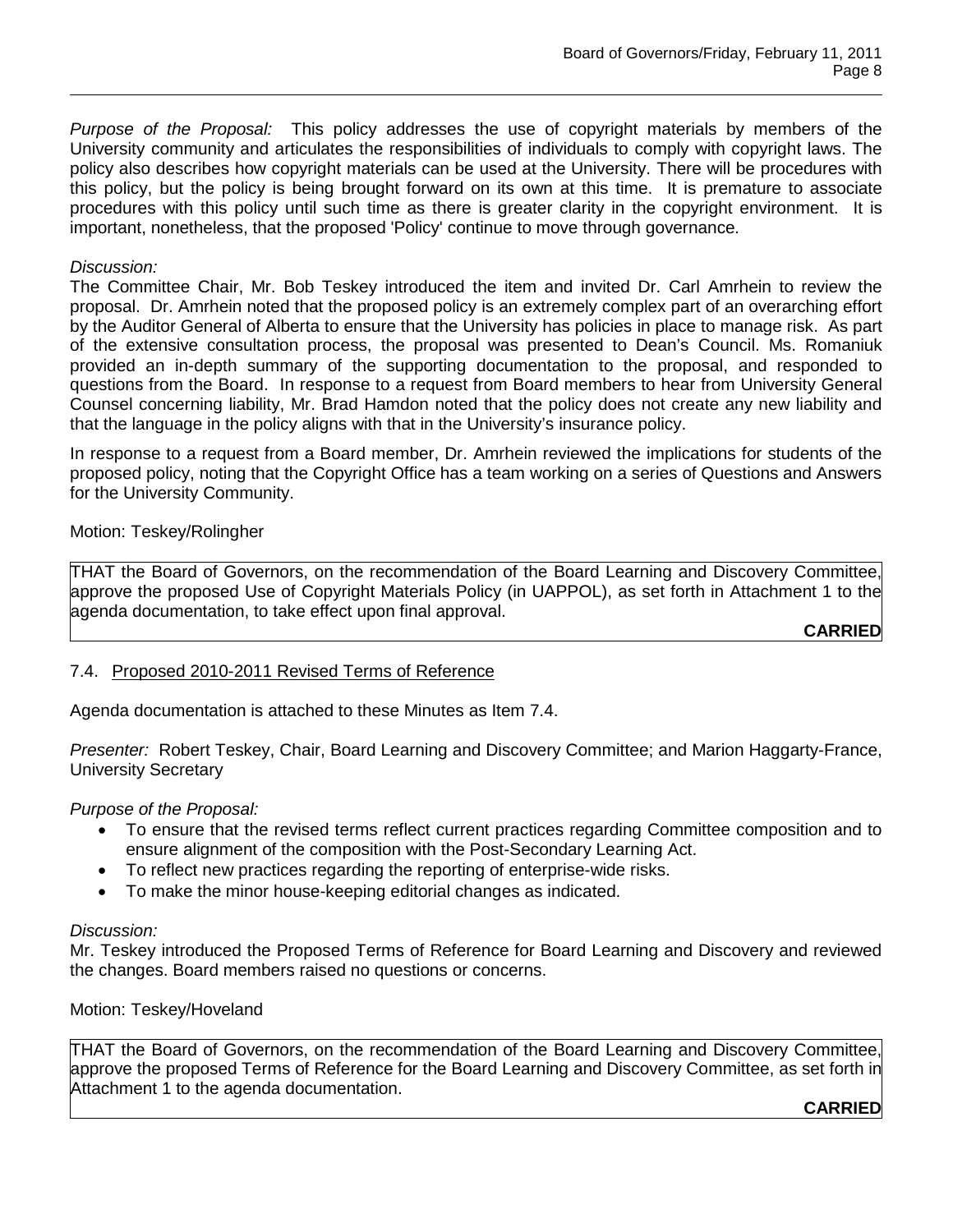# **INFORMATION REPORTS**

### 8. Report of the University Relations Committee

Ms. Agnes Hoveland, Chair of the University Relations Committee, presented the Committee's Report to the Board of Governors, a copy of which is attached to these Minutes as Item 8. Ms. Hoveland highlighted the University Media Report appended to Item 8 as an attachment.

### 9. Report of the Finance and Property Committee

Mr. Gordon Clanachan, Chair of the Board Finance and Property Committee, presented the Committee's Report to the Board of Governors, a copy of which is attached to these Minutes as Item 9. Mr. Clanachan noted that the subject of Capital Planning Process would be added to the Board's orientation and education process.

### 10. Report of the Human Resources and Compensation Committee

Mr. Sol Rolingher, Vice-Chair of the Board Human Resources and Compensation Committee, presented the Committee's Report to the Board of Governors, a copy of which is attached to these Minutes as Item 10.

# 11. Report of the Learning and Discovery Committee

Mr. Robert Teskey, Chair of the Board Learning and Discovery Committee, presented the Committee's Report to the Board of Governors, a copy of which is attached to these Minutes as Item 11.

# **REGULAR REPORTS**

### 12.1. Report of the Chancellor

Ms. Linda Hughes, Chancellor, presented her report to the Board of Governors. The report is attached to these Minutes as Item 12.1. Ms. Hughes commented on the on-going initiatives of Senate Committees working with the Vice-Provost and Dean of Students, Dr. Frank Robinson, on the issue of student engagement.

### 12.2. Report of the Alumni Association

Mr. C.H. William Cheung and Mr. Jim Hole, Alumni Association Representatives, presented the Alumni Association Report to the Board of Governors. The report is attached to these Minutes as Item 12.2. Mr. Hole commented on the recent strategic planning session which had focussed on succession planning.

### 12.3. Report of the Students' Union (SU)

Mr. Nick Dehod, Students' Union President, presented the Students' Union Report to the Board of Governors. The report is attached to these Minutes as Item 12.3. Mr. Dehod expressed appreciation to all who had contributed to the success of the dodgeball initiative and commented on the upcoming plebescite regarding a fall reading week.

# 12.4. Report of the Graduate Students' Association (GSA)

Mr. Roy Coulthard, President, Graduate Students' Association, presented the Graduate Students' Union Report to the Board of Governors. The report is attached to these Minutes as Item 12.4. Mr. Coulthard